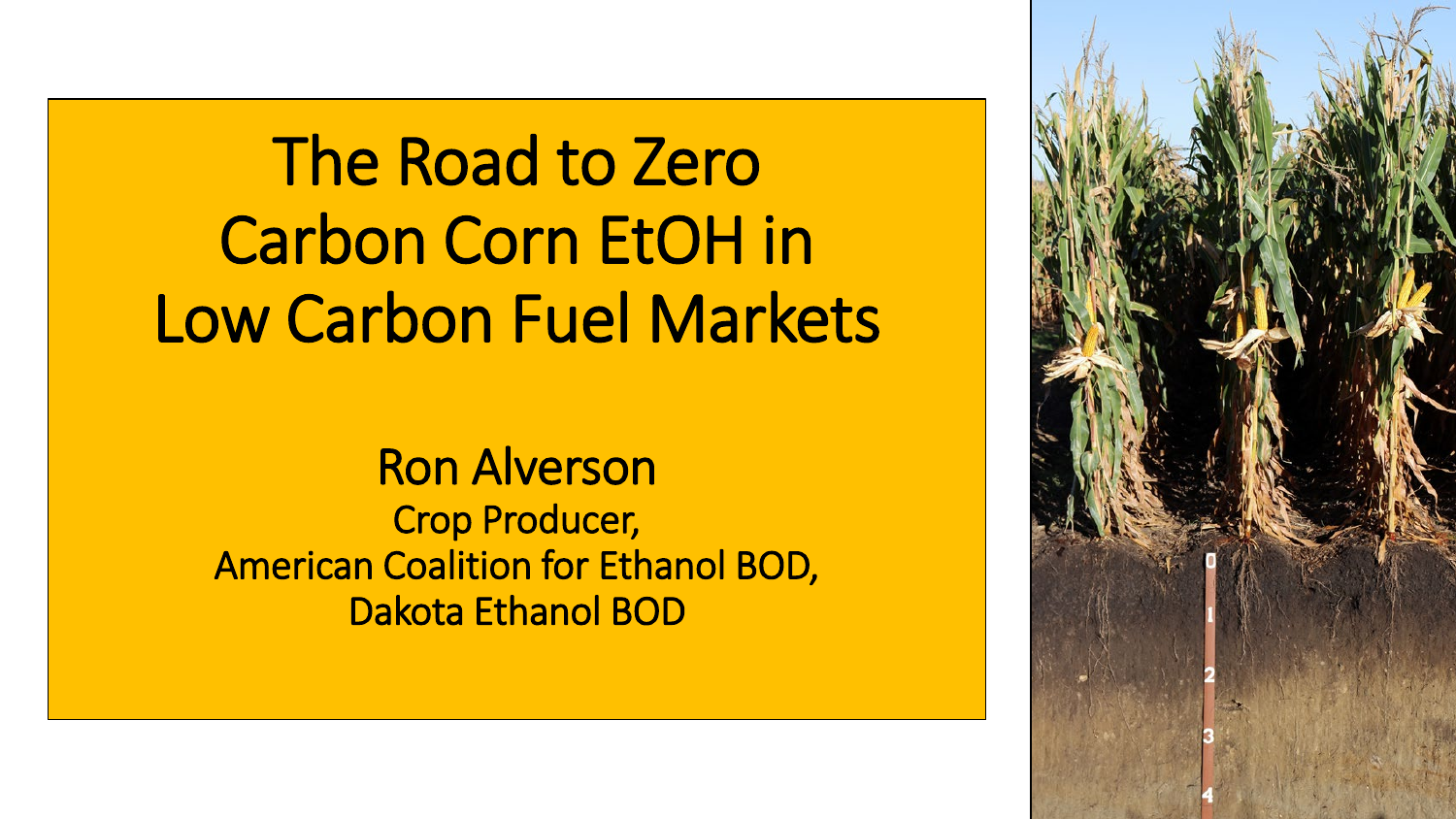### **Transportation Fuel Carbon Intensity**

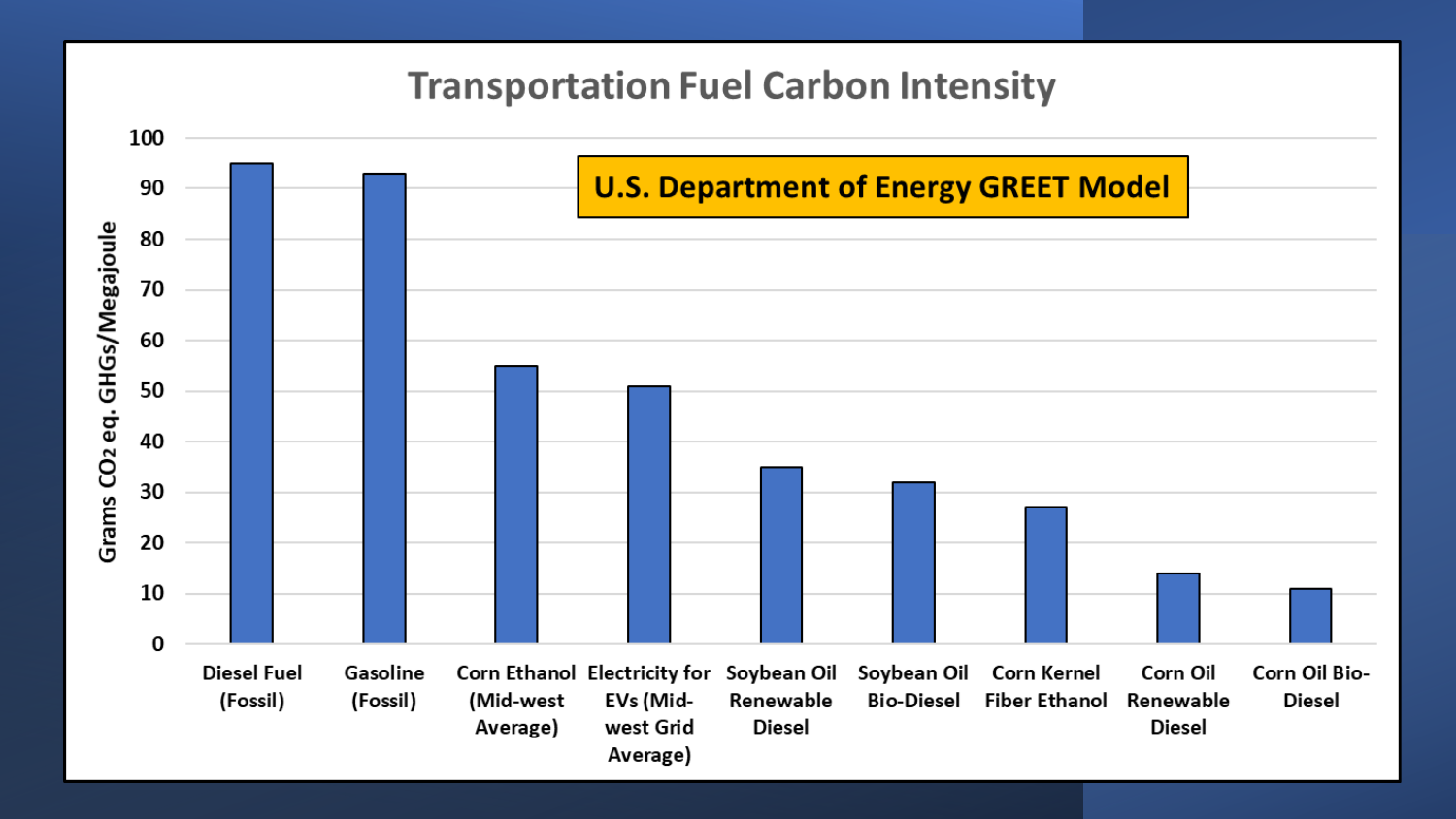# **U.S Dept. of Energy GREET Model Corn Ethanol Carbon Intensity**

(U.S. Midwest Average)

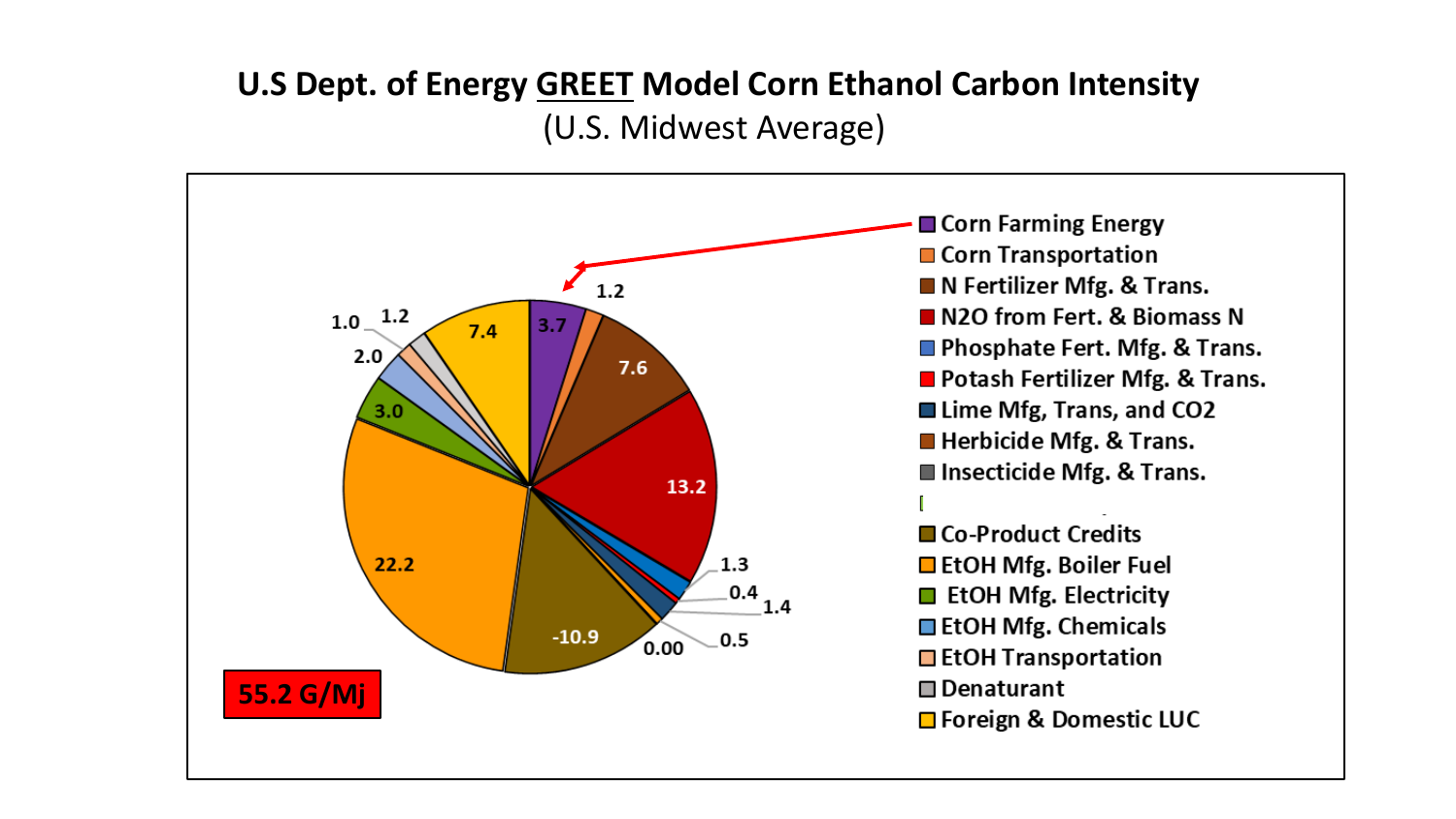#### **GREET Model Corn Production Carbon Intensity**

(U.S. Midwest Average)

![](_page_3_Figure_2.jpeg)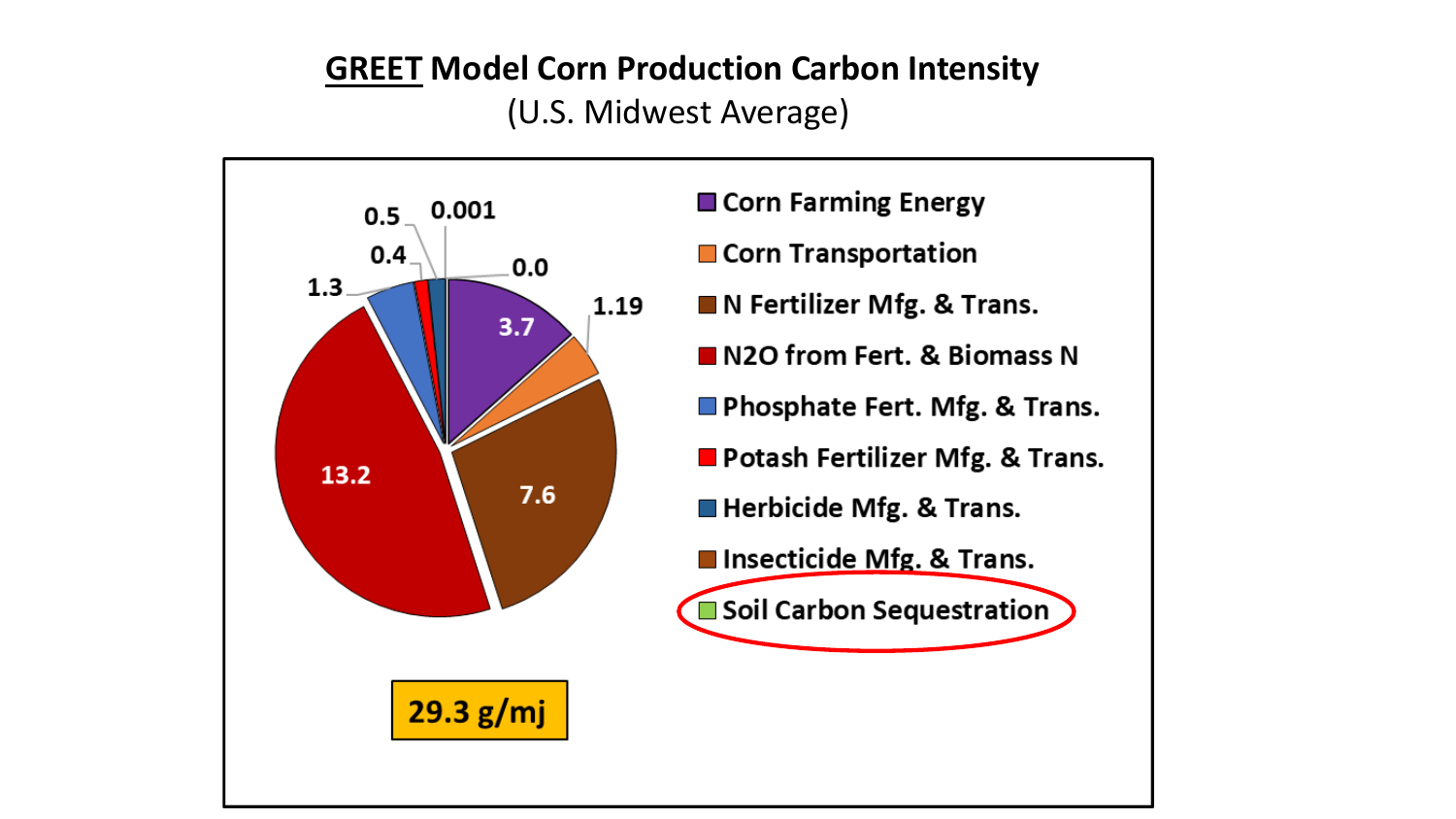### **Low Carbon Corn Production Management**

- **2) Use Low C Forms of N Fert. (NH3) - Reduce CI by 1 gram = \$5 per acre 3) Use "4R" N Fertilizer Management - Reduce CI by 5 grams = \$25 per acre**
- 
- **1) Use High Blend Levels of Biodiesel - Reduce CI by 2.4 grams = \$12 per acre**
	-
	-
- **4) Zero Lime Use - Reduce CI by 1.4 grams = \$7 per acre**
- **5) No Tillage – SOC sequestration - Reduce CI by 11 grams = \$55 per acre**
	- **Reduced Fuel Usage - Reduce CI by 2 grams = \$10 per acre**

**Total for Low Carbon Corn Management 22.8 grams = \$114 per acre**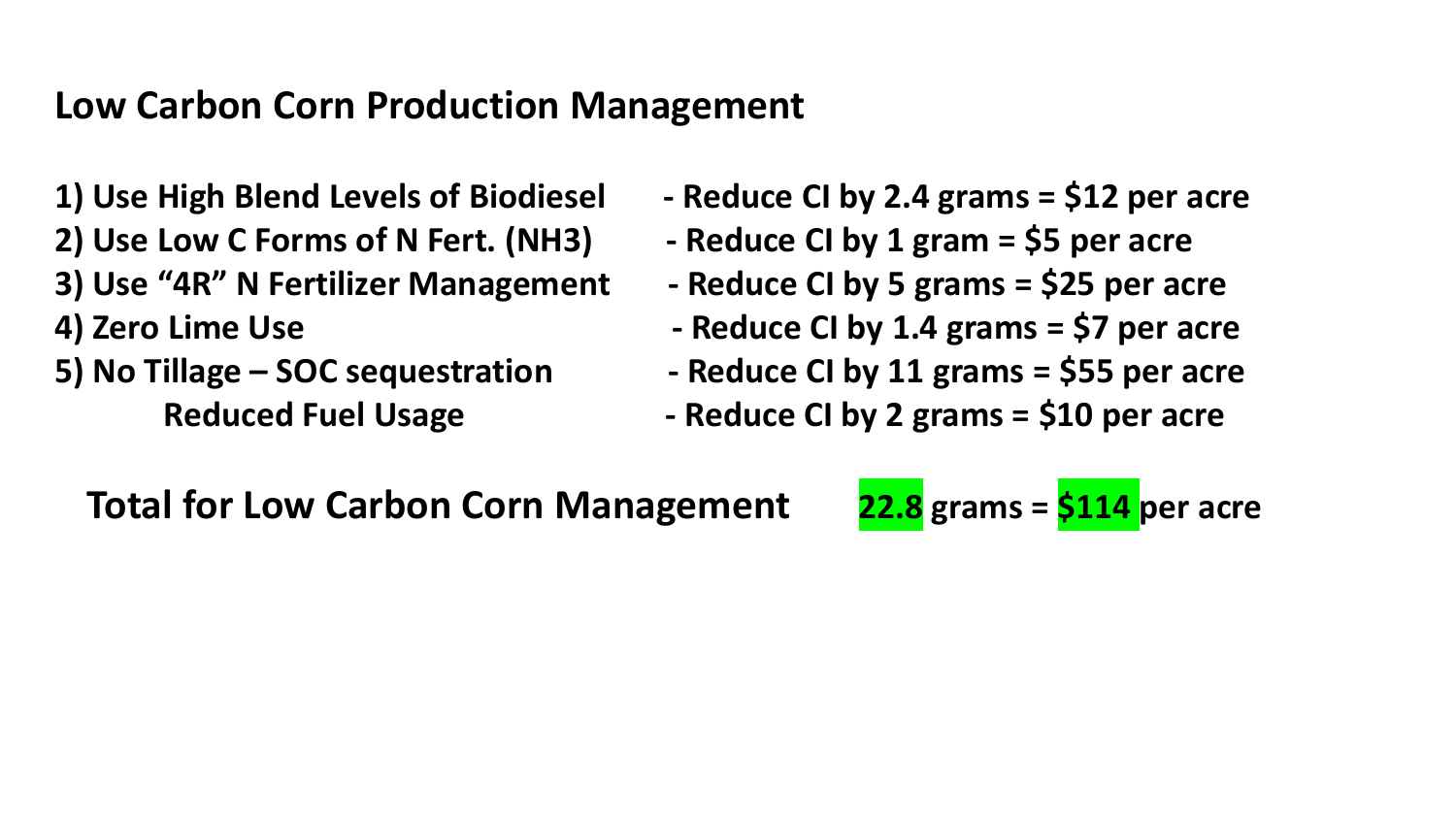### **U.S. Department of Energy GREET Model Corn Production Carbon Intensity** (**Lancaster Co.** with Optimized Low Carbon Corn Production Practices)

![](_page_5_Figure_1.jpeg)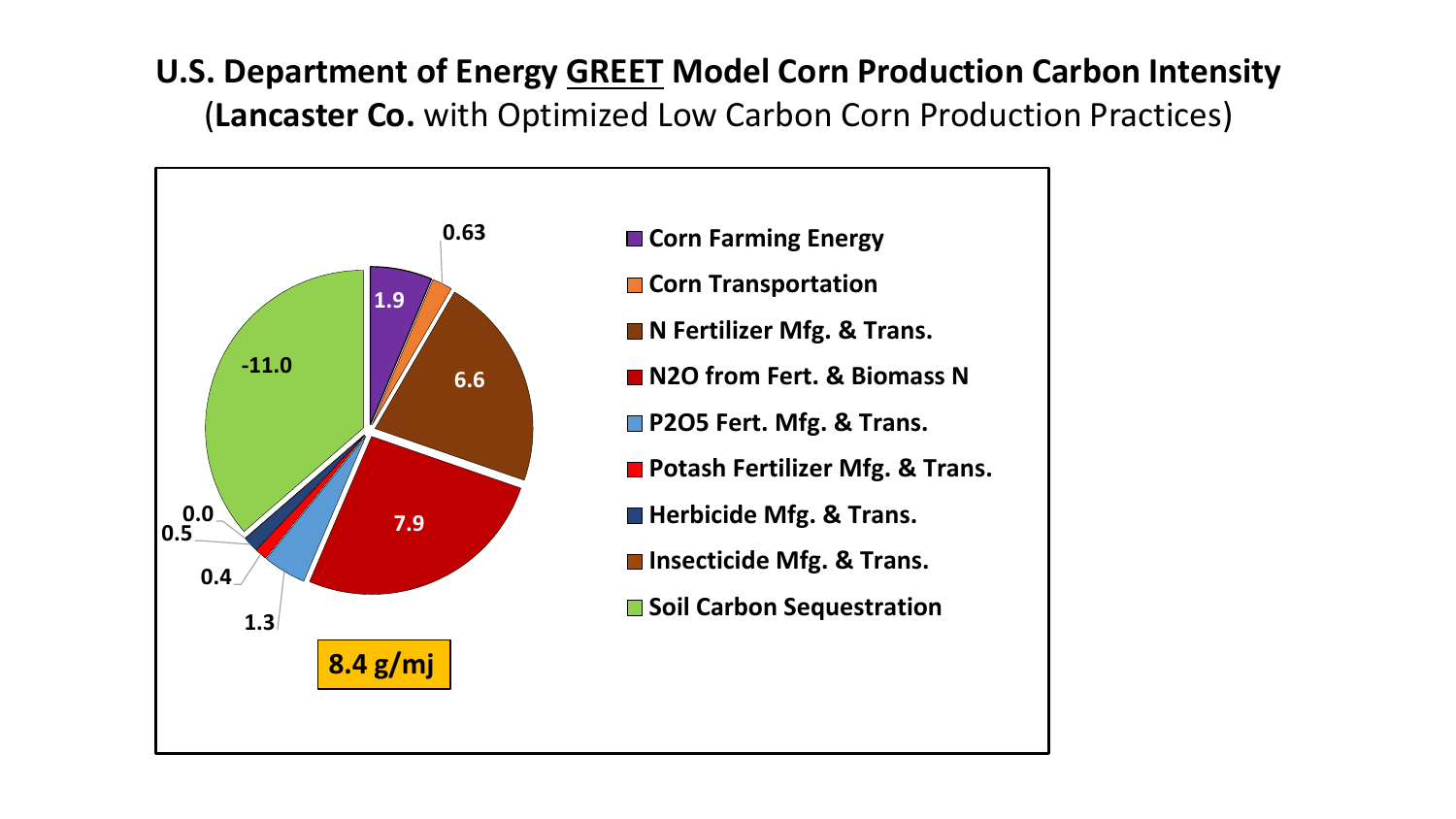## **U.S. Department of Energy GREET Model Corn Production Carbon Intensity** (**Lancaster Co.** with Optimized Low Carbon Corn Production Practices and

CO2 Capture and Sequestration at Ethanol Plants)

![](_page_6_Figure_2.jpeg)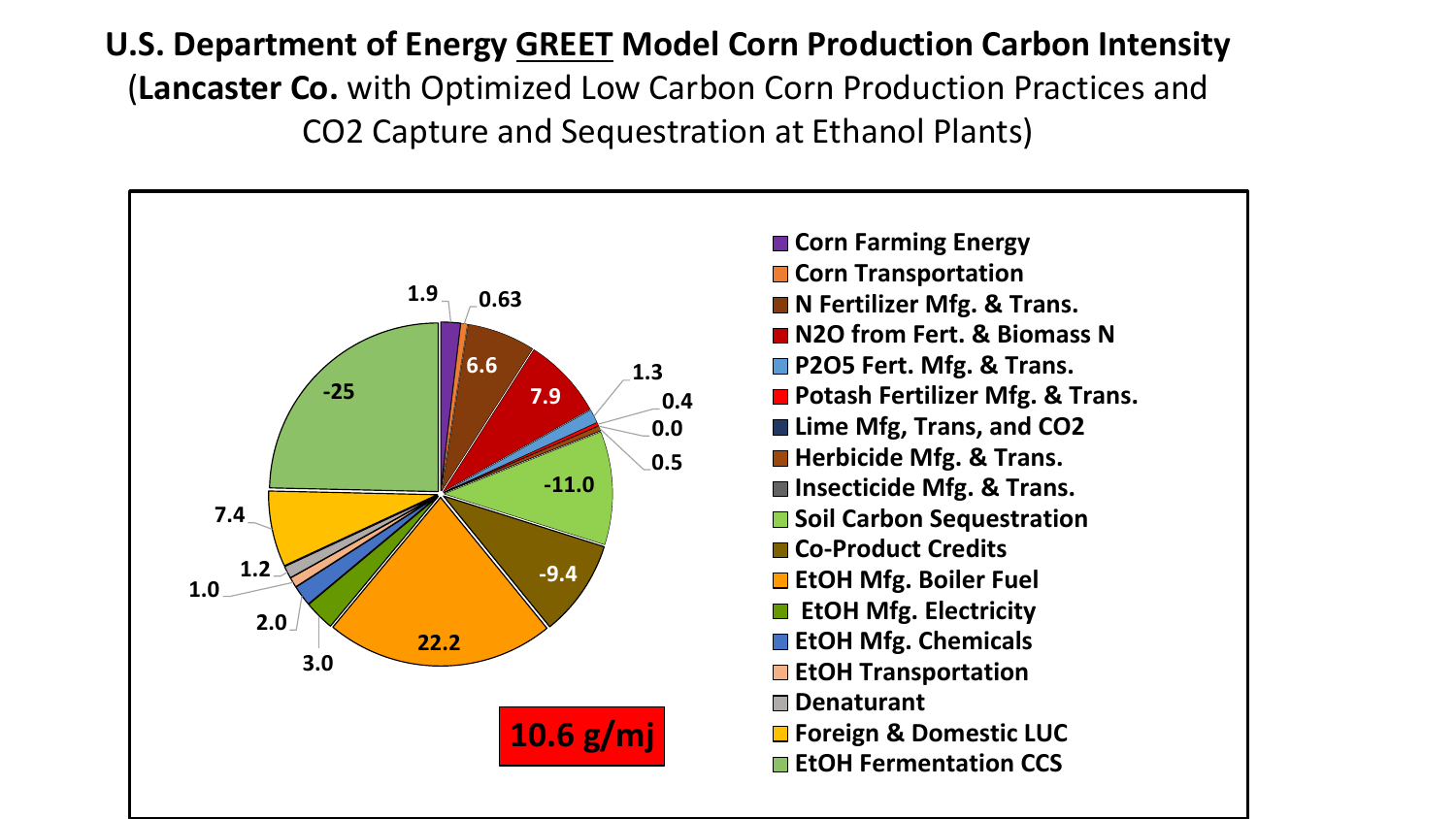**U.S. EPA National Greenhouse Gas Inventory 2021**

**Cropland SOC is on the Rise Across the Corn Belt!**

Figure 6-6: Total Net Annual Soil C Stock Changes for Mineral Soils under Agricultural Management within States, 2015, Cropland Remaining Cropland

![](_page_7_Figure_3.jpeg)

Note: Only national-scale soil organic C stock changes are estimated for 2016 to 2019 in the current Inventory using a surrogate data method, and therefore the fine-scale emission patterns in this map are based on inventory data from 2015. Negative values represent a net increase in soil organic C stocks, and positive values represent a net decrease in soil organic C stocks.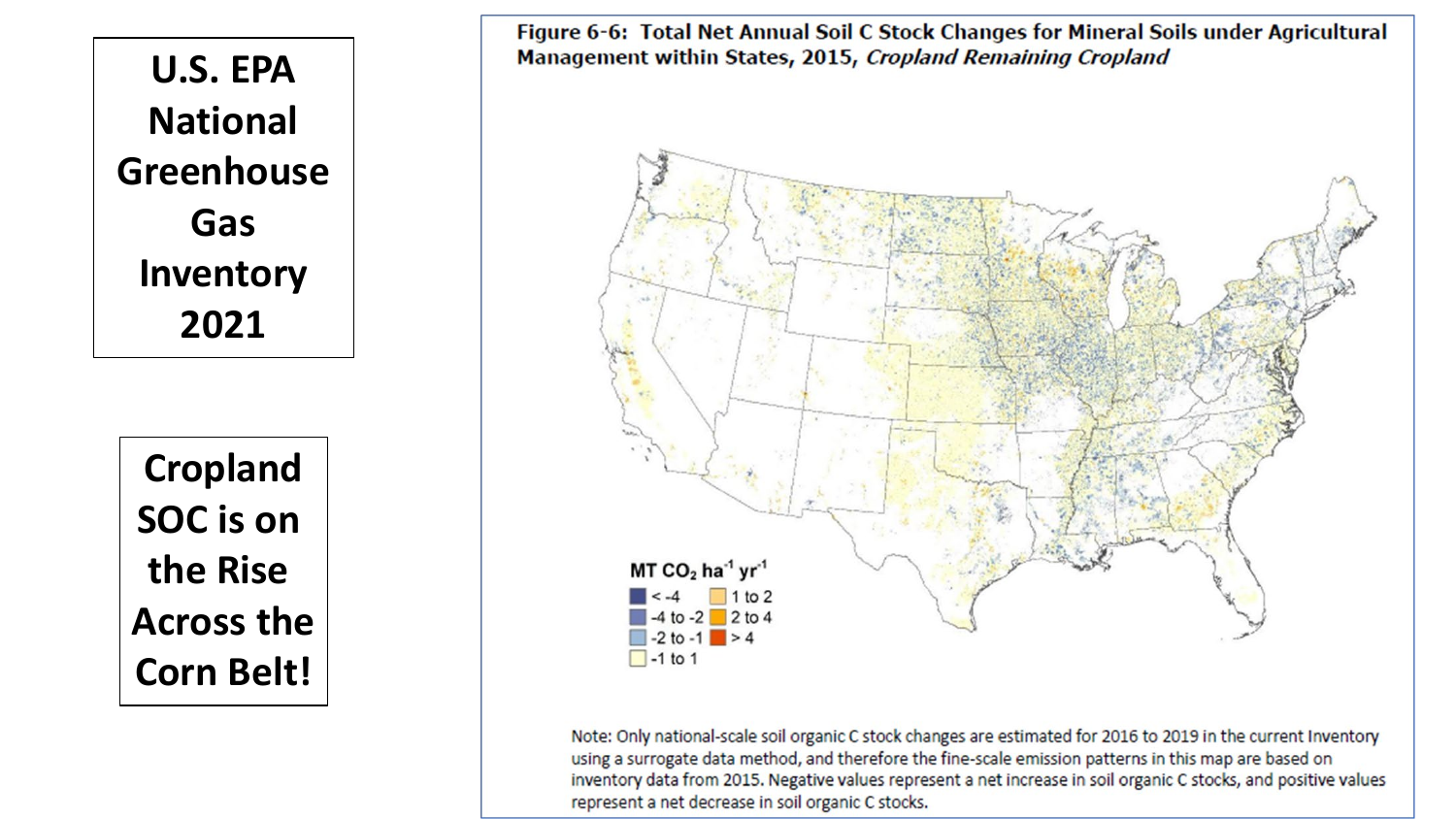![](_page_8_Figure_0.jpeg)